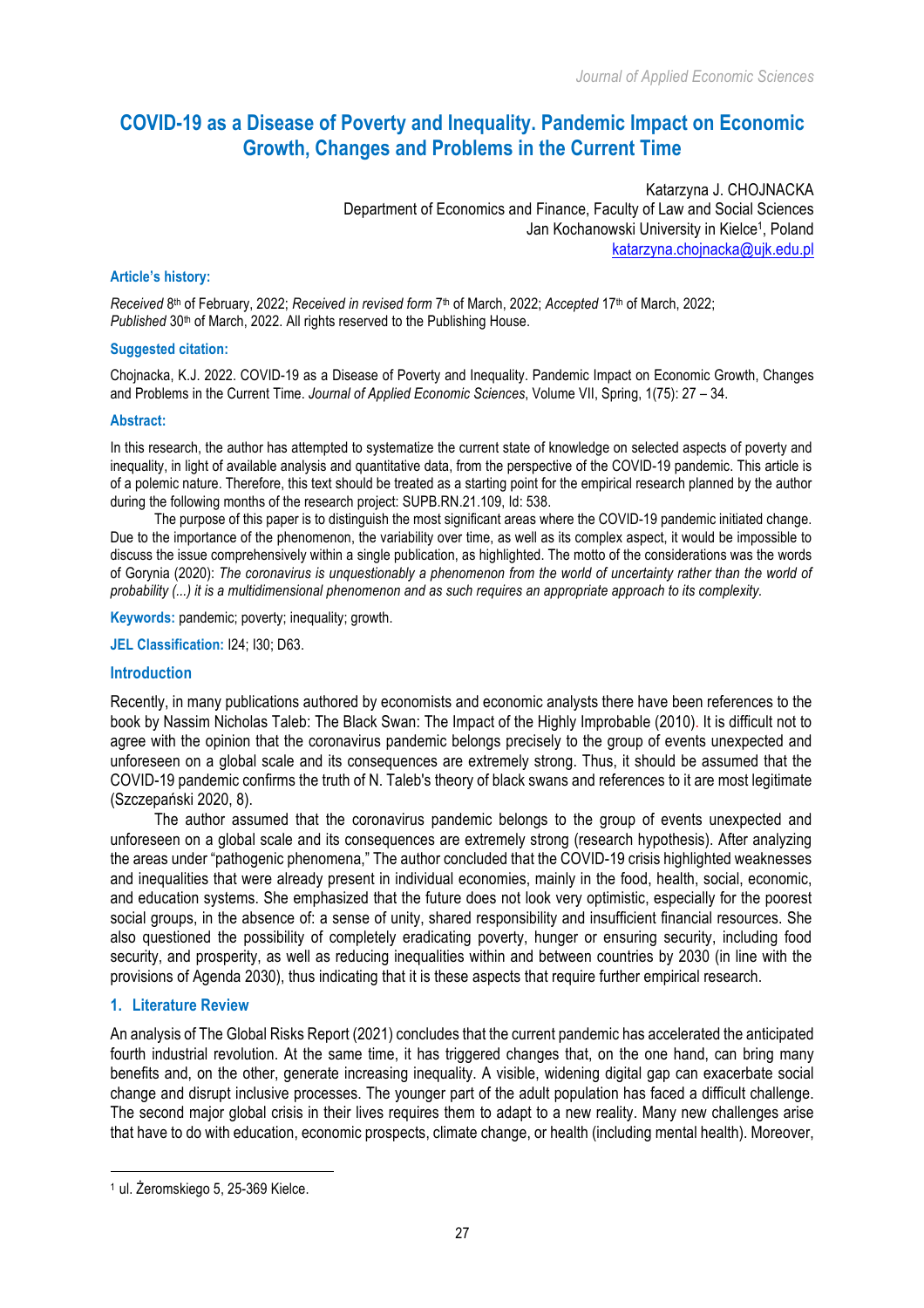the term "lost generation," which appears in publications, does not foster cohesion and reveals the fragility of the global economy.

In the article the author has attempted to systematize the current state of knowledge on selected aspects of poverty and inequality, in the light of available analyses and presented data, from the point of view of the current pandemic situation. Therefore, this text should be treated as a starting point for her planned empirical research in the following months of the research project bearing the title: "Socio-economic space and the dynamics of development - directions and manners of change." The author realizes, that researches on the effects of coronavirus is conducted in many scientific centers. In Poland for example, these are Economics from: the Warsaw University of Life Sciences (Czech et al. 2020, 123) or National Research Institute (Szczepaniak, Ambroziak and Drożdż 2020, 141). A researcher from the University of Economics in Wroclaw conducted an analysis of the impact of COVID-19 on the tourism sector (Stojczew 2021, 157), according to which the SARS-CoV-2 coronavirus pandemic has a negative impact on it (Pukin-Sowul, Ostrowska 2021, 48-49).

The purpose of the research shown in this article will therefore be to distinguish the most significant areas where the COVID-19 pandemic initiated significant changes. The analysis of these changes and their impact on reality will be started in the current text and continued in the following ones, due to the importance of the phenomenon, its variability over time, as well as its complex aspect.

However, the author does not point to the obvious effects of the Covid-19 pandemic, such as, for example, difficulties in health care, excessive deaths, deterioration in the health of societies due to the lack of treatment or the lack of treatment for other diseases, mental problems resulting from isolation, "knowledge gaps" in children and youth, etc. Therefore, the text does not refer to areas that we find in other articles published during the pandemic. The article does not also refer to the changes that are a consequence of the war in the East. It is too early to investigate the consequences. One can only predict that combining the effects of a pandemic and a war will certainly bring far-reaching consequences.

The term "poverty" mentioned in the title of this article is defined in the literature either as "the inability to achieve a satisfactory level of consumption" (Black 2008, 493), or as "a state of relatively permanent failure to meet basic human needs" (Sztaba 2007, 483). However, an important detail of both these definitions is noted. The terms: "basic needs," "satisfactory level," or "relatively permanent" seem inherently vague. Moreover, from a practical point of view, poverty can be measured on two levels. We can speak of absolute and overall poverty. The first depends directly on household income and access to basic services. The second treats the issue of poverty much more broadly, adding the inability of the public to participate in civic, social, and cultural decision-making (Chojnacka 2021, 103). Moreover, two synonyms are often used interchangeably for the term poverty: "poverty" and "misery." It is because of poverty that the inequalities mentioned in the title are discovered (including income inequalities), and societies are divided according to various criteria, including the criterion of wealth. It must be accepted that misery destroys a person's hope of improving their fate and condemns them to social exclusion. It also deprives human beings of exercising their natural right – freedom (Patel 2010, 141). In addition, misery has a destructive effect on the individual and the community in which they live. It breeds suffering, a threat to biological existence. It is also often a source of internal and international conflict (Galbraith 1987, 21).

We can also think of poverty as a "scarcity of opportunity" (Sen 2002, 105), resulting from individual valuing of life or from interpersonal comparisons of living standards. Following this line of reasoning, poverty and austerity can be seen as a "hunger" of owning things, or: psychological and aesthetic discomfort, or even intellectual and moral impoverishment. This refers to the inability to achieve happiness identified with owning, using, and enjoying goods (Roszkowski 2019, 381). The choice of a specific definition of poverty is therefore important for the results obtained from this measurement (Carbonaro 1992, 15-42). It is also not insignificant that, in a global perspective, poverty is the greatest and most widespread human failure, so it is necessary to identify precisely not the type of poverty itself but its effects (Galbraith 1987, 21). This is because it has a destructive effect on the individuals or groups affected and causes disorganization of the entire social life. It can also give rise to a variety of pathologies.

In summary, the term "poverty" can refer to both individuals and social groups. With its help, single phenomena or entire complex processes can be analyzed. The focus of interest for those studying the issue of poverty can therefore be found in the methods of combating this phenomenon (Dyczewski 1997, 370-371). The related problem of economic inequality, from the earliest times, on the one hand gave rise to opposition, on the other: motivated people to action.

However, it is worth emphasizing that the manner of operation, both today and in the past, depends, among others, on the level of socio-economic development. This, in turn, depends on the state and health of the economy. We have repeatedly observed that the pursuit of profit has contributed to a widening gap between the rich and the poor. The increasing polarization of society exacerbated social conflicts and necessitated state interference. It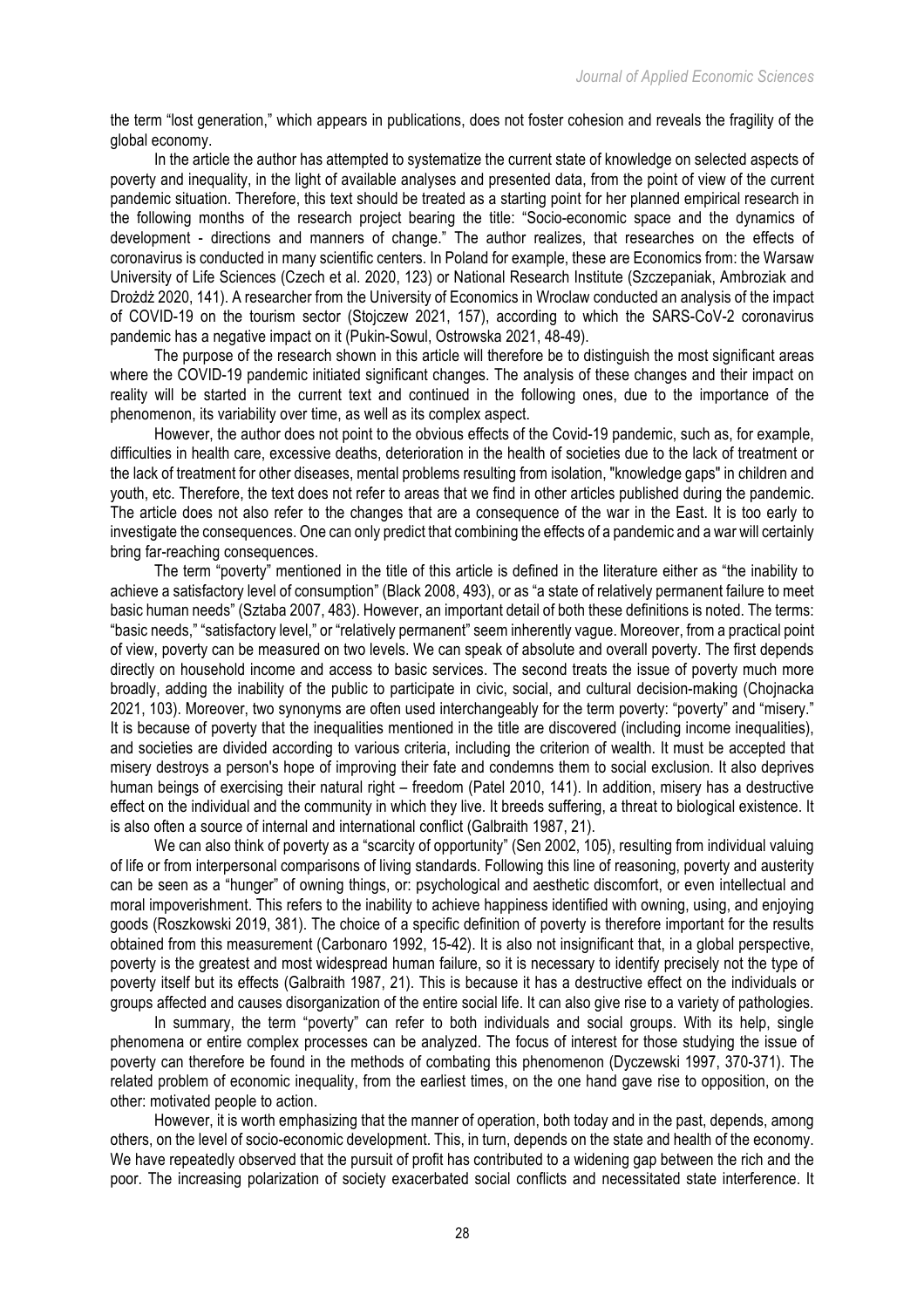remains, therefore, to ask the question of the state of affairs in the face of the current situation, i.e. the crisis caused by Covid-19, at the same time identifying the most important areas with which poverty and inequality may be associated and the expected impact of the pandemic.

# **2. Methodology and changes in the way global actors operate – diagnosis of "pathogenic phenomena"**

As mentioned, it is extremely important to properly diagnose the short- and long-term risks resulting from the emergence of pandemic phenomena (as a consequence of COVID-19). Three leading areas should therefore be mentioned here: "digital inequality," "youth disillusionment," and "social erosion of cohesion".

Table 1 presents phenomena characteristic of the ongoing crisis that may result in increased poverty and inequality, describing them as "pathogenic." It is also worth emphasizing that all generations in the society and all social groups have been affected by the crisis. Older populations are the most vulnerable to the pandemic, while younger populations face increasing barriers, according to a 2021 global risk report. It is enough to stress that since the beginning of the pandemic, many people have lost their jobs and income (production has decreased in many sectors), others have died. In view of this, it is obvious that it will take time for the economy to recover (Nobre 2020).

| Domain                          | Most important aspects                                                                                                                                                                                                                                                                                                                                                        | Possible consequences                                                                                                                                                                                                                                                                                                                                                                                                                                                                                               |
|---------------------------------|-------------------------------------------------------------------------------------------------------------------------------------------------------------------------------------------------------------------------------------------------------------------------------------------------------------------------------------------------------------------------------|---------------------------------------------------------------------------------------------------------------------------------------------------------------------------------------------------------------------------------------------------------------------------------------------------------------------------------------------------------------------------------------------------------------------------------------------------------------------------------------------------------------------|
| "Digital<br>Inequality"         | " reducing investment in digital education;<br>attempts by individual governments to take<br>over major platforms and service providers -<br>restricting internet access, censoring<br>information and disrupting communications;<br>· lack of necessary workforce skills.                                                                                                    | " ubiquity of cyber attacks using drones and other<br>technologies;<br>digital exclusion.                                                                                                                                                                                                                                                                                                                                                                                                                           |
| "Youth<br>Disillusionment"      | lack of new development opportunities<br>supported by educational opportunities and<br>jobs, related to: the existence of an outdated<br>education system and problems with the<br>climate crisis:<br>• weak financial incentives (before the<br>pandemic, 2/3 of the world's poor were youth<br>and children);<br>• aging of the society;<br>· fourth industrial revolution. | deterioration of health;<br>life crises:<br>· infectious diseases;<br>the need to change consumer habits;<br>" job loss or inability to find a job due to automation<br>(the fourth industrial revolution);<br>too low an income that makes it impossible to<br>receive any education;<br>• career instability and limited opportunities for<br>advancement:<br>lack of adequate social protection increasing<br>poverty;<br>growing disapproval of the new situation;<br>migration in search of new opportunities. |
| "Social erosion<br>of cohesion" | a decline in the overall level of trust in the<br>authorities;<br>lack of common moral and ethical standards;<br>lack of a sense of unity and belonging to a<br>group;<br>• challenging the continued existence of<br>hitherto cooperation agreements and<br>arrangements                                                                                                     | progressively weakening civic engagement;<br>a further increase in income inequality;<br>· immigration;<br>state collapse.                                                                                                                                                                                                                                                                                                                                                                                          |

Table 1. Characteristics of "pathogenic" phenomena evident during the crisis by domain

*Source*: author's own elaboration based on available reports

The crisis has challenged entire countries in terms of shaping their policies and international relations. In many, the response to the pandemic has created new geopolitical tensions. Last year, the European Commission (EC) presented a package of legislative proposals, initiating the creation of the European Health Union. Thus, it initiated efforts to strengthen crisis management in the face of cross-border health threats, taking into account the reforms of the area's institutions (Szymańska 2020, 1). The idea was to create an incentive for closer cooperation on health at the EU level. As the proposers stressed, the proposed solutions were in no way intended to encroach on the competences of the Member States as set out in treaties. In the long term, they were intended to "pave the way for a revision of the competences of the Union and the States in health policy", meeting the public's expectations of reinforcement of health-promoting measures.

Everything that has been mentioned so far indirectly affects the state and condition of the society especially in the group of impoverished social strata deprived of sufficient financial resources. This raises another question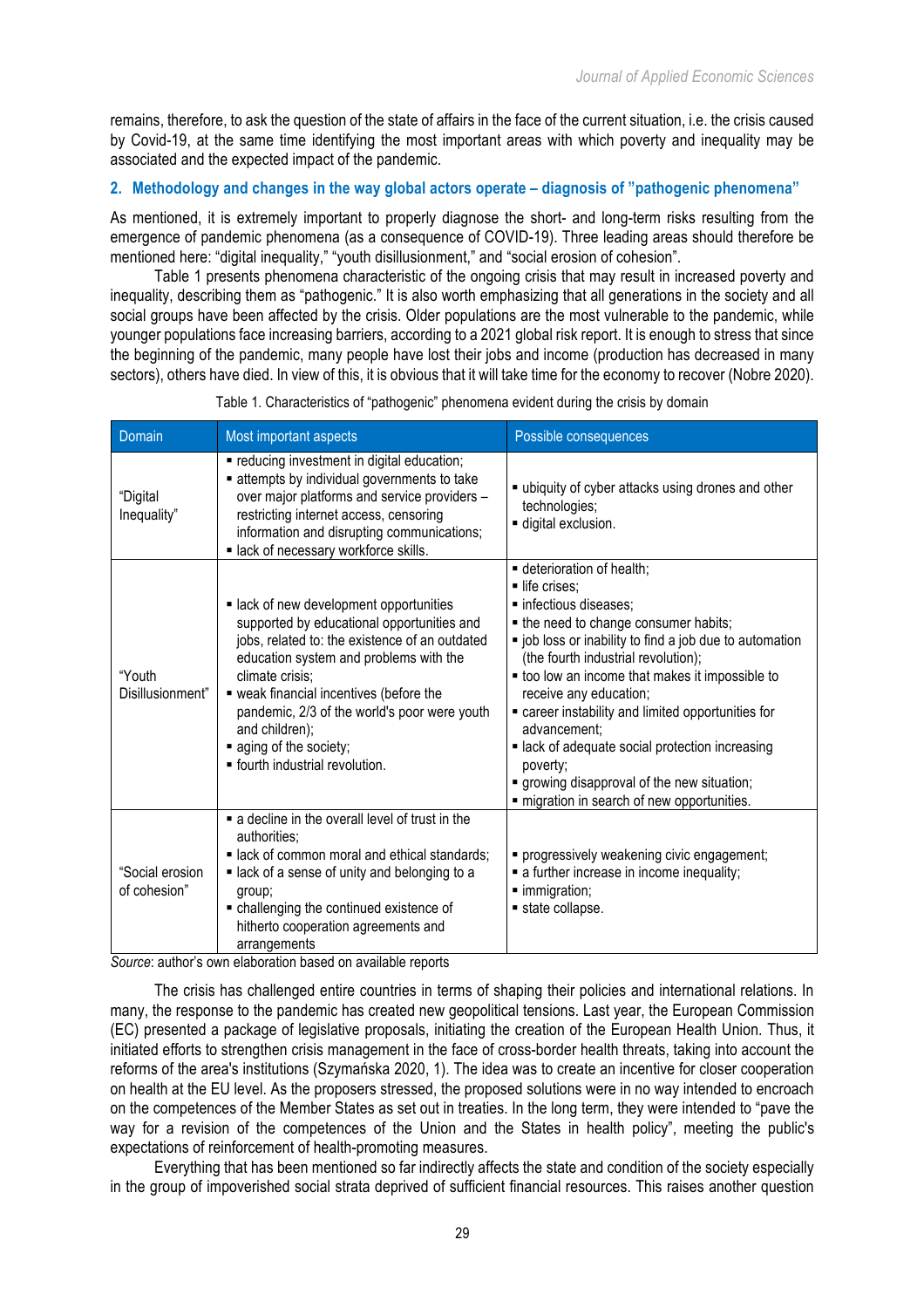that needs to be answered: whether, globally, the EU's health and pandemic initiatives are sufficient. For it is impossible to separate the sphere of health from other areas of human existence.

# **3. Case Studies. Expected Effects of the Pandemic in the Next Decade**

The pandemic continues, as evidenced by the statistics on the number of daily confirmed cases of COVID-19, as below Figure 1 showed.

Figure 1. Daily confirmed cases of COVID-19 in millions of people in selected countries



Source: own elaboration based on: Johns Hopkins University CSSE COVID-19 Data

In light of the ongoing pandemic, it is therefore extremely apt to describe the situation using the term "disease" when referring to the negative events occurring in the economy (and the measures taken to support it) or to use the term "pathogen" as mentioned, among others, by Dobska (2020, 13). It is hard not to agree with her opinion that this pathogen may mutate in such a way that today's measures may in a moment be completely inadequate to the situation, and curing the economy with the "medicaments" available today may be impossible. This is because all it takes is a few factors, and the "mutant virus" will attack with increased force. So the question whether we are prepared for this takes on meaning. As Malthus (1798, 64) wrote, we can say today - citing his words - that it still (despite the passage of time) looks as if, because of the inevitable laws of our nature, some people must "suffer from want." These individuals are unhappy because "in the great lottery of life, [they] have drawn a blank".

The likely effects of the pandemic can be analyzed in many areas. *First*: interstate "skirmishes" are expected as a result of, among other things, insufficient information and lack of detail. Disinformation can also be introduced by social media, using artificial intelligence to add to the chaos. *Second*: the younger part of the society, impatient with the long-standing situation, inequalities or corruption phenomena, may start mobilizing against the ruling elites. Democracy is also expected to collapse, as a result of a prolonged state of crisis and declining confidence in past patterns.

Furthermore, on the environmental side, over-magnetization of the Earth can have a destabilizing effect on the biosphere (The Global Risks 2021). These, as well as the effects not yet mentioned, can be successfully categorized into five main areas: economic, geopolitical, environmental, social, and technological. Within the economic area, the following expected occurrences are noteworthy:

- collapse of industries that are key for the global economy and financial markets;
- debt and liquidity problems, and in extreme cases, bankruptcy;
- housing and other asset prices disconnected from the real economy;
- unmanageable inflation:
- § global proliferation of informal and/or illegal activities that harm the economy (especially: illicit financial flows, illegal trade, tax evasion, *etc*.);
- almost zero growth (stagnation):
- sudden shocks to supply and demand for systemically important commodities (such as energy, food, metals, minerals, *etc*.).

Within the geopolitical area, the following are expected: increased terrorist attacks, changing relationships between entities, areas, districts, states, and new conflicts, geopolitization of resources, state collapse. In the social area, the following are expected:

■ subsequent infectious diseases (waves);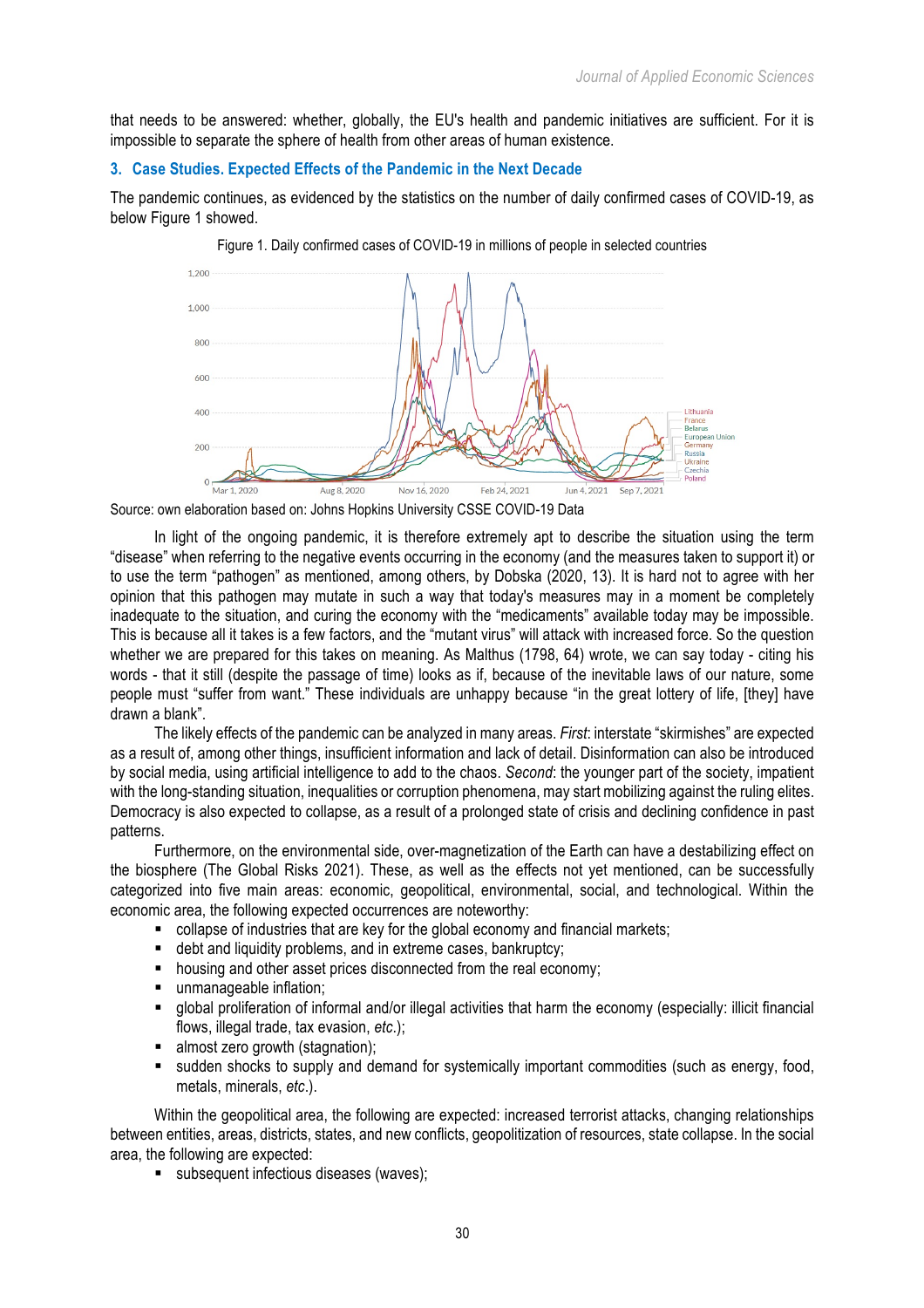- livelihood problems/crisis;
- erosion of social cohesion:
- disillusionment of youth related to a difficult situation;
- collapse of the social security system;
- a reaction critical of science that has not kept up with change sufficiently or where proposed solutions are not working.

In terms of environmental change, one can expect:

- extreme weather changes, the consequences of which may be tragic not only for selected areas, but also for the entire globe;
- **■** irreversible damage to the environment;
- loss of biodiversity;
- § natural resource crisis;
- failure of measures aimed at saving the climate that will take years to recover.

It might seem that the aspects listed in each area do not have a direct impact on the post-pandemic situation for the most part. But a weakened economy is much more susceptible to negative stimulus than a strong and resilient one. So the overlapping problems cause much more severe effects. Several different scenarios can be pursued to better prepare for and combat the next waves of the pandemic. All, however, should focus on: taking a holistic and systemic look at imminent risks; investing in national and international cooperation; improving communication and combating misinformation; and exploring new forms of public-private partnerships in case of emergence of previously unknown risks (The Global Risks 2021, 9).

# **Conclusion**

 $\overline{a}$ 

COVID-19 has contributed to the loss of livelihoods and reduced incomes of people in many parts of the world, as evidenced by statistics and their studies (OECD 2021). This is due to the overall poor health of economies, which, regardless of average income levels, have seen a decline in GDP levels (Figure 2).





*Source*: Own elaboration based on International Monetary Fund (2021, 31).

Although it can be concluded from the available data that the consequences of the COVID-19 pandemic recession will be smaller than those of the past global financial crisis (Figure 3), it is also evident that developing economies will be affected more than advanced economies. It is therefore safe to say that COVID-19 has threatened global security, and not just food or health security, affecting not just poor or marginalized groups (although unfortunately both groups feel its consequences much more strongly). Thus, its effects began to be felt also by rich people, owners of large manufacturing or service companies.

Considerations suggest that countries can implement various pandemic mitigation measures now (depending on the type of impact they face). However, it is worth noting that some of them will have consequences for many years to come.

<sup>2</sup> HIC = high income; LIC = low income; LMC = lower middle income; UMC = upper middle income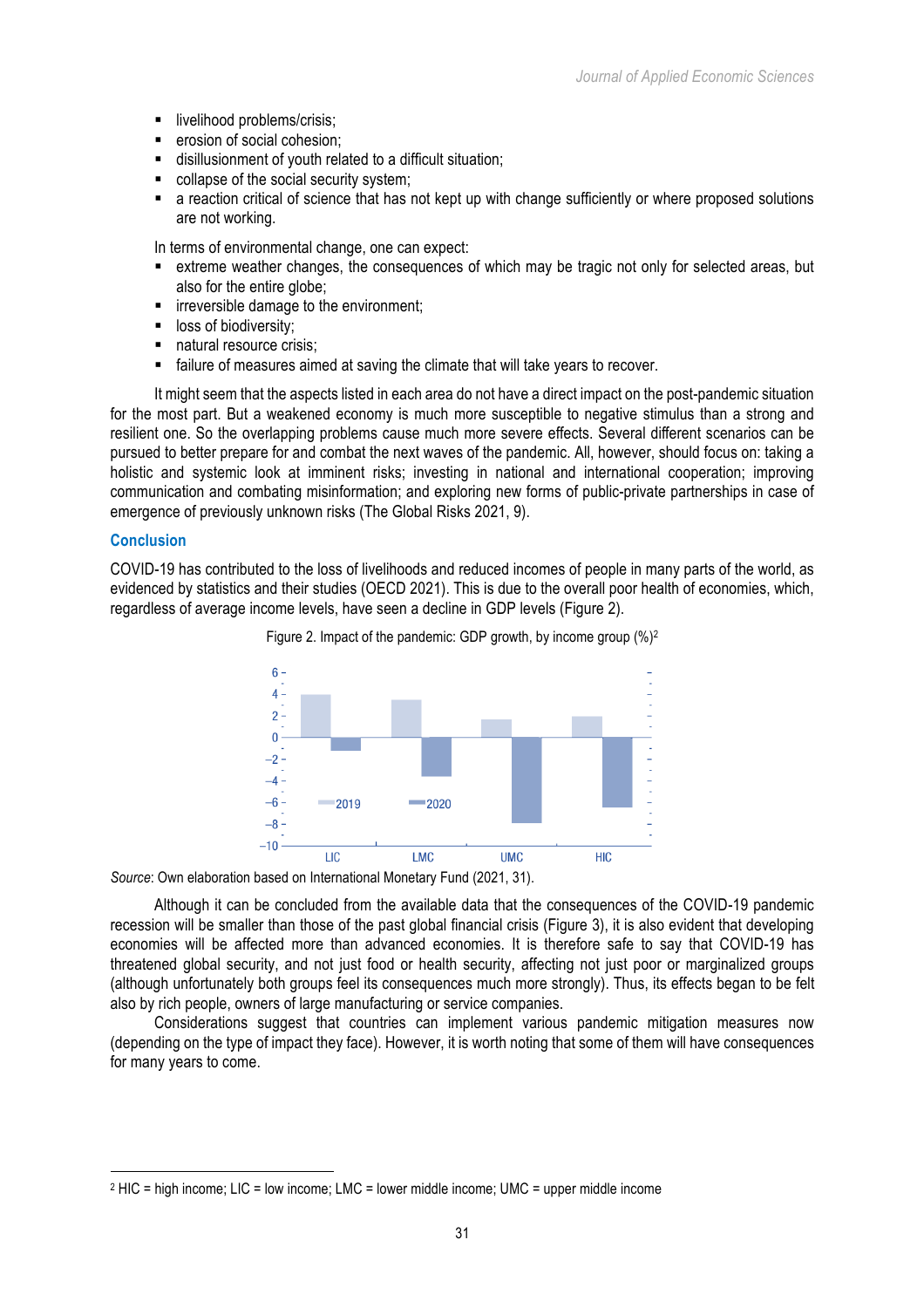

Figure 3. Medium-term output losses<sup>3</sup> (% difference from pre-crisis forecast)

*Source:* Own study based on International Monetary Fund (2021, 54)

To improve a community's ability to anticipate shocks and the long-term consequences of the pandemic, it is worthwhile to employ solutions that cushion shocks of similar etymology in the future. This will certainly require better access to sources of financing, a more flexible safety net, including social and digital safety, competitive markets and new trade channels as well as investments in infrastructure and research and development.

In view of the above, an important final conclusion emerges. The COVID-19 crisis highlighted weaknesses and inequities that were already present in individual economies: food systems, health systems, social systems, and economic systems. The future, therefore, does not look very optimistic, especially for the poorest social groups, in the absence of a sense of unity, shared responsibility and insufficient financial resources. It should be added that the war beyond the eastern border of Poland will certainly intensify the unfavorable processes.

 This raises another question about whether it will be possible to meet the 17 Sustainable Development Goals, which include eradicating poverty, hunger, ensuring security, including food security, and prosperity, and reducing inequality within and between countries, by 2030 (Agenda 2030). However, for the answer to be objective, it is necessary to develop quantitative data in advance, within the framework of the objectives indicated, relating them to the new realities that the pandemic has "offered" to the world.

#### **Acknowledgments**

The author would like to thank all other researchers for their comments, reports, and books, which were useful during his work. The text is the result of research conducted as part of the Research Project: SUPB.RN.21.109, Id: 538.

### **References**

 $\overline{a}$ 

- [1] Black, J. 2008. *Słownik ekonomii*. Warszawa: Wydawnictwo Naukowe PWN, in Polish (Economics dictionary. Warsaw: Polish Scientific Publishers PWN).
- [2] Carbonaro, G. 1992. Major Problems in the Measurement of Poverty: An Overview. *In: Poverty Measurement for Economies in Transition in Eastern European Countries*, International Scientific Conference, 7-9 October 1991, Warsaw: Polish Statistical Association.
- [3] Chojnacka, K. J. 2020. *Teoretyczny i praktyczny wymiar ubóstwa na przykładzie ubóstwa energetycznego* w: Problem bogactwa i ubóstwa w teoriach społeczno-ekonomicznych, B. Danowska-Prokop, A. Grabowski (red.), Katowice: Wydawnictwo Uniwersytetu Ekonomicznego w Katowicach, 102- 110, in Polish (*Theoretical and practical aspect of poverty based on energy poverty In: Problems of wealth and poverty in socio-economic theories*, B. Danowska-Prokop, A. Grabowski (ed.), Katowice: Publishing House of the University of Economics in Katowice, 102- 110).

<sup>3</sup> Sample consists of 178 economies: AEs = advanced economies; EMDEs = emerging market and developing economies; EMEs = emerging market economies; LICs = low-income countries; WEO = World Economic Outlook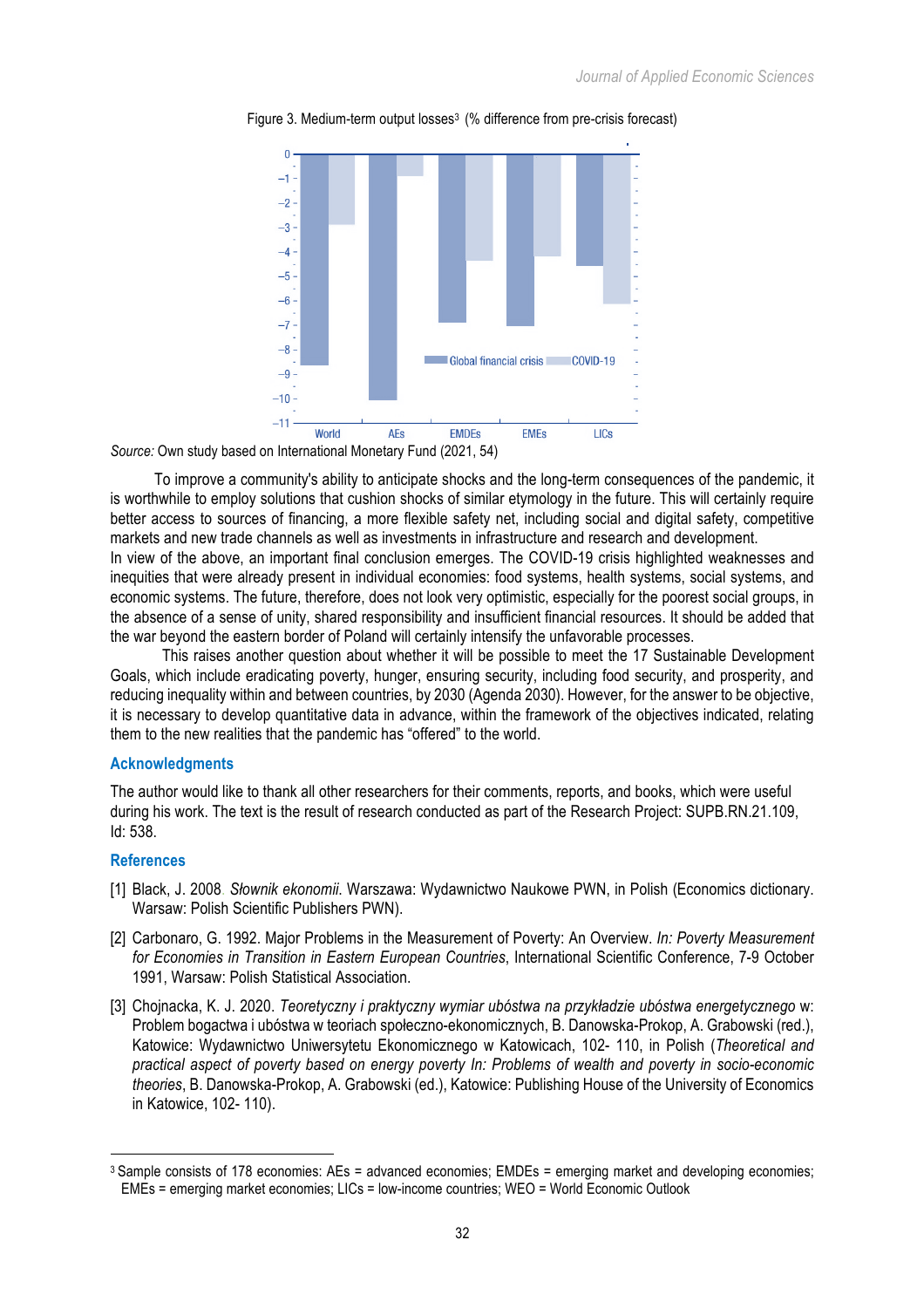- [4] Czech, K., Karpio, A., Wielechowski, M., Woźniakowski, T., Żebrowska-Suchodolska, D. 2020. Polska gospodarka w początkowym okresie pandemii Covid-19, Warszawa: Wydawnictwo SGGW, in Polish (*Polish economy in the initial period of the COVID-19 pandemic*. Warsaw: SGGW Publishing House).
- [5] Dobska, M. 2020. Epidemiolodzy wyrocznią gospodarki. *Przegląd ekonomiczny* 20: 13-15, in Polish (Epidemiologists are the oracles of the Economy. *An economic overview* 20: 13-15) Retrieved from: https://www.pte.poznan.pl/images/pte/PE\_20\_DRUK\_02.pdf (accessed 2022.02.06).
- [6] Dyczewski, L. 1997. *Kościół katolicki wobec ubóstwa i ludzi ubogich*. w: S. Golinowska (red.), Polska bieda II Kryteria. Ocena. Przeciwdziałanie. Warszawa: Instytut Pracy i Spraw Socjalnych – IPiSS, in Polish (*The Catholic Church in the face of poverty and the poor*. In: S. Golinowska (Ed.), Polish poverty II. Criteria. Rating. Counteraction, Warsaw: Institute of Labor and Social Studies – IPiSS).
- [7] Galbraith, J.K. 1987. *Istota masowego ubóstwa.* Warszawa: Wydawnictwo Naukowe PWN, in Polish (*The Nature of Mass Poverty.* Warsaw: Polish Scientific Publishers PWN).
- [8] Gorynia, M. 2020. *Jak poradzić sobie z koronawirusem*, in Polish (*How to deal with the coronavirus*). Retrieved from https://www.rp.pl/Opinie/304019879-Marian-Gorynia-Jak-poradzic-sobie-z-koronawirusem.html
- [9] Malthus, T. 1798. *An Essay on the Principle of Population*. Chapter 10: p. 64. Retrieved from http://www.esp.org/books/malthus/population/malthus.pdf
- [10] Nobre, G. 2020. *Creative Economy and Covid-19, Technology, Automation and the New Economy*. Retrieved from: http://www.researchgate.net/profile/Guilherme\_Nobre/publication/340438912\_Creative\_Economy and\_Covid19\_technology\_automation\_and\_ the\_new\_economy/links/5e8a71f4299bf130797ffc1e/Creative-Economy-and-Covid-19-technology-automation-and-the-new-economy.pdf
- [11] Patel, R. 2010. *Wartość niczego. Jak przekształcić społeczeństwo rynkowe i na nowo zdefiniować demokrację.* Warszawa: Warszawskie Wydawnictwo Literackie Muza S.A., in Polish (*Value of nothing. How to transform the market society and redefine democracy*? Warsaw: Publishing House of Muza Saul).
- [12] Pukin-Sowul, P. Ostrowska, A. 2021. The COVID-19 pandemic and Poland's macroeconomic situation. Tarnów: The Małopolska School of Economics in Tarnów Research Papers Collection, 51(3): 47–59. DOI: 10.25944/znmwse.2021.03.4759
- [13] Roszkowski, W. 2019. *Roztrzaskane lustro. Upadek cywilizacji zachodniej.* Kraków: Wydawnictwo Biały Kruk, in Polish (*The Broken Mirror. The Collapse of Western Civilization*. Cracov: The White Raven Publishers).
- [14] Sen, A. 2002. *Rozwój i wolność*. Wydawnictwo Zysk i S-ka, in Polish (*Development and freedom*, Poznan: Zysk i S-ka Publishers).
- [15] Szczepaniak, I., Ambroziak, Ł., Drożdż, J. 2020. Impact of the COVID-19 pandemic on food processing and Polish agri-food exports. *Ubezpieczenia w Rolnictwie – Materiały i Studia KRUS kwartalnik*, in Polish *(Insurance in Agriculture – Materials and Studies - KRUS Scientific Journal)*, 1(73): 141–163. DOI: 10.48058/urms/73.2020.3
- [16] Szczepański, M. 2020. *Epidemia koronawirusa jako wydarzenie typu "czarny łabędź". Przegląd Ekonomiczny,* 20: 8–13, in Polish *(The coronavirus epidemic as a "black swan" type event*. Economic Review) Retrieved from: https://www.pte.poznan.pl/images/pte/PE\_20\_DRUK\_02.pdf
- [17] Sztaba, S., (Ed). 2007*. Ekonomia od A do Z. Encyklopedia podręczna*. Warszawa: Wydawnictwa Akademickie i Profesjonalne Spółka z o.o., in Polish (*Economics from A to Z. A reference encyclopedia*. Warsaw: Academic and Professional Publishers).
- [18] Stojczew, K. 2021. *Ocena wpływu pandemii koronawirusa na branżę turystyczną w Polsce*. Prace Naukowe Uniwersytetu Ekonomicznego we Wrocławiu, 65(1): 157–172, in Polish (*Assessment of the impact of the coronavirus pandemic on the Polish tourism industry*. Research Papers of Wroclaw University of Economics, 65(1): 157–172. DOI: 10.15611/pn.2021.1.09
- [19] Szymańska, J. 2020. *Wspólna odpowiedź na kryzysy – w kierunku Europejskiej Unii Zdrowotnej*. Biuletyn Polskiego Instytutu Spraw Międzynarodowych 263: 1-2, in Polish (*Common response to crises - towards a European Health Union.* The Polish Institute of International Affairs' Bulletin, 263: 1-2. Retrieved from https://pism.pl/upload/images/artykuly/c49def3f-d381-440c-a889-492ae1401544//1609255963054.pdf